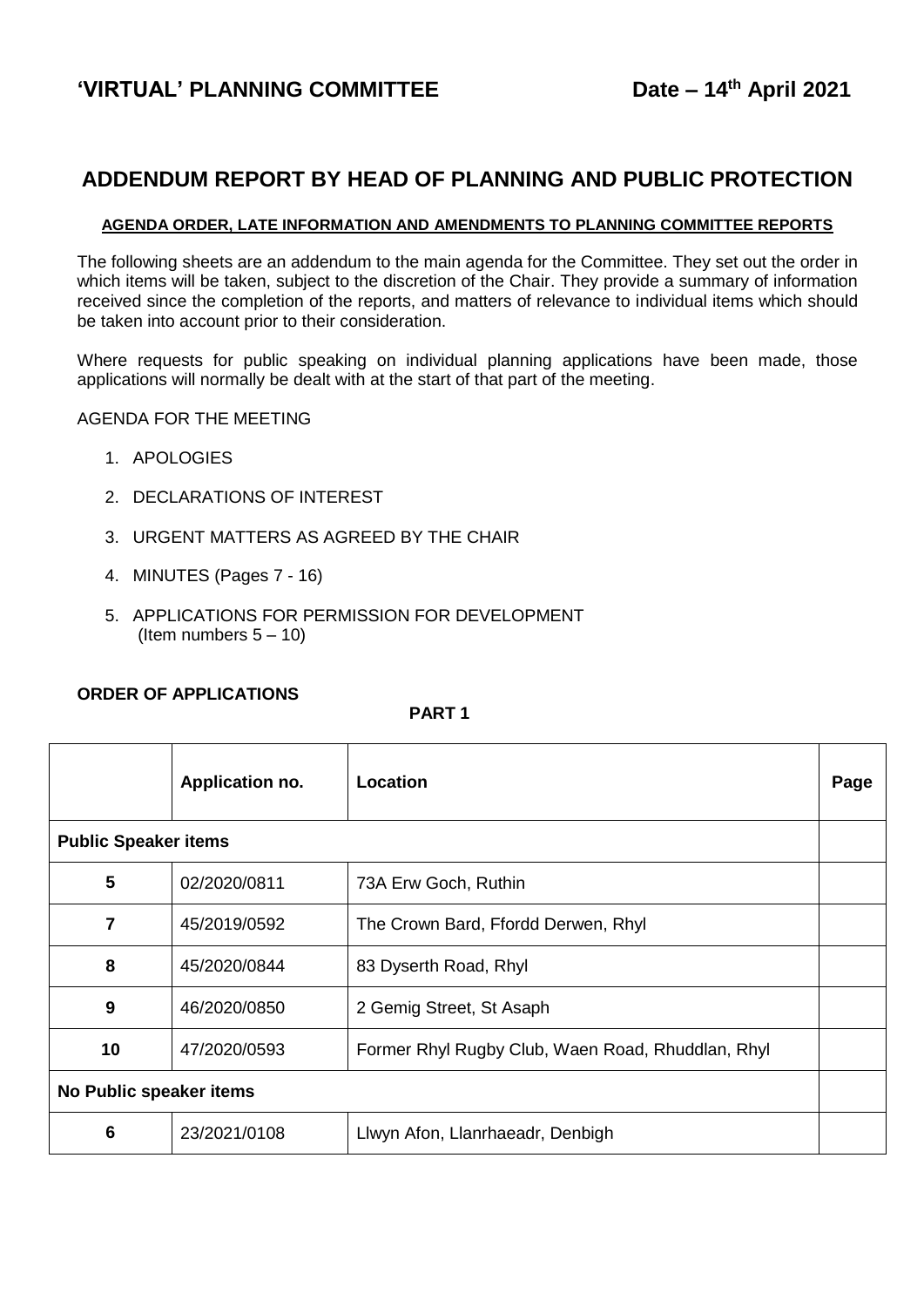# **PUBLIC SPEAKER ITEMS**

**Item No.5 - Page** 

**Code No.** 02/2020/0811/PF **Location:** Land at (Part Garden of) 73A Erw Goch Ruthin **Proposal:** Erection of a detached dwelling, construction of a new vehicular access and associated works

LOCAL MEMBERS: Cllr Bobby Feeley, Cllr Emrys Wynne (c), Cllr Huw Hilditch- Roberts

OFFICER RECOMMENDATION IS TO **REFUSE**

Public Speaker: Against – John Ferguson Public Speaker: For – Aled Mosford (son of applicant)

-----------------------------------------------------------------------------------------------------------------------------

**LATE REPRESENTATIONS:**

None received.

## **OFFICER NOTES:**

Impacts to adjacent trees:

In order to demonstrate the impacts of the proposed development on the adjacent trees, the Applicants conducted excavation works to determine the presence of any tree roots within the site. The Applicants themselves dug 2 x 1.2m deep holes and a trench to connect the two as advised by the Council's Tree Consultant when he went to site to inspect the holes on 26<sup>th</sup> March. A follow up statement from the Applicant's Tree Consultant was provided following the trench dig which explained that no roots were found to be present.

The Council's Tree Consultant has accepted that no roots will be affected by the development and has since removed his objection but has advised that the proximity of the oak and sycamore in relation to the proposed dwelling would likely cause overshadowing of the residential amenity space of the new dwelling. He recommends that an allowance should be made to allow the trees to grow to their full potential rather than be hemmed in by development and cut back because of it.

A TPO request dated 6/04/2021 has been made and the Council's Tree Consultant is currently considering it.

Updated reasons for refusal: Reason 1: No change.

Reason 2: No change.

Reason 3: To be removed (impacts to trees).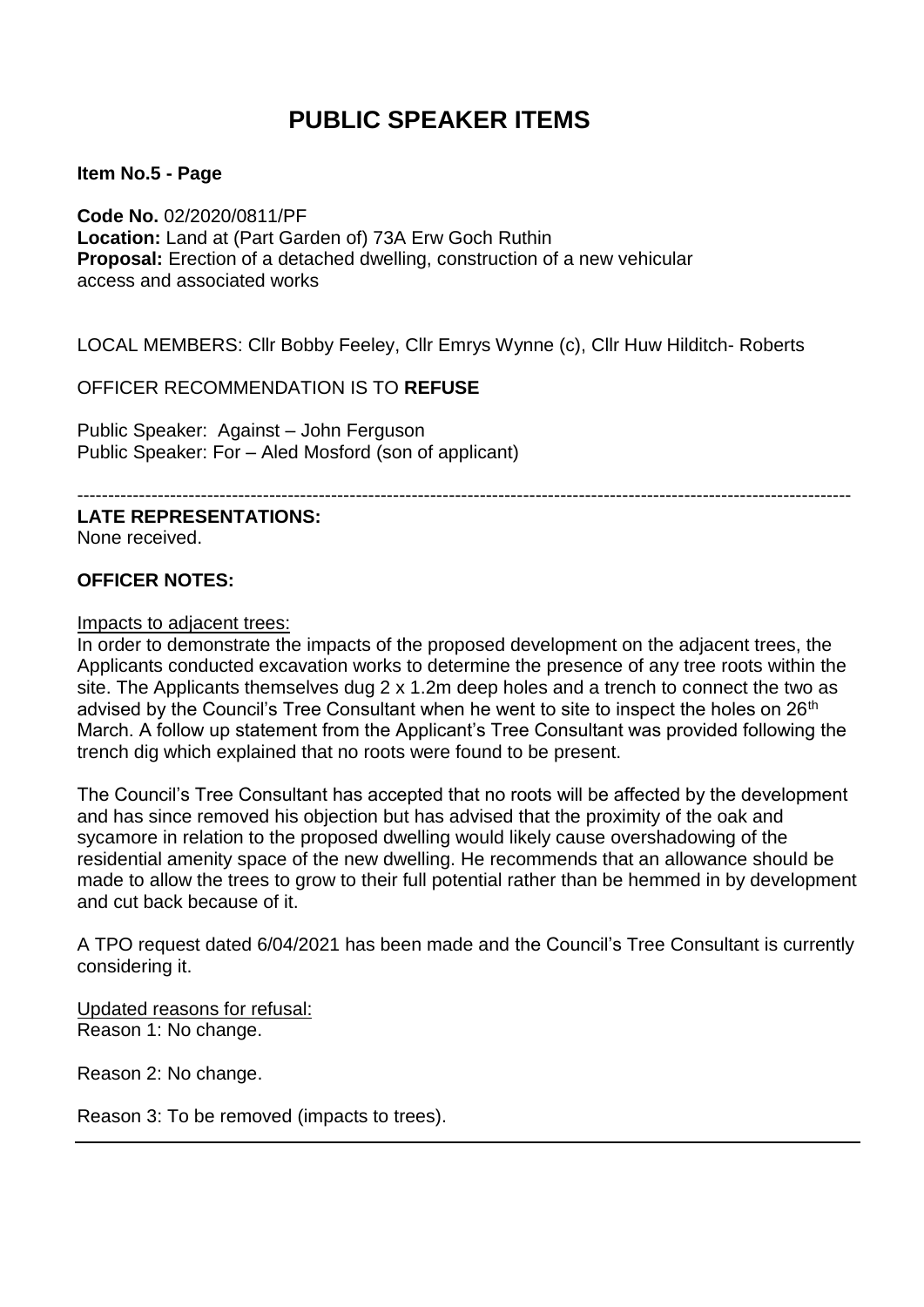## **Item No.7 - Page**

**Code No.** 45/2019/0592/PF **Location:** Land at Former The Crown Bard, Ffordd Derwen, Rhyl **Proposal:** Erection of restaurant with drive thru facility, car parking,customer order displays, child's play area, landscaping and associated works and formation of new vehicular access

LOCAL MEMBERS: Councillors Ellie Chard (C) and Jeanette Chamberlain Jones

OFFICER RECOMMENDATION IS TO **GRANT**

Public Speaker: Against – none. Public Speaker: For- Phil Usherwood

-----------------------------------------------------------------------------------------------------------------------------

## LATE REPRESENTATIONS: None

## OFFICER NOTES:

Officers have received a request from the applicants to amend the wording of a number of conditions. The reason for doing this is to allow work on site to commence in a timelier manner. Having regard to the advice in WG Circular 016/2014 'The Use of Planning Conditions in Development Management', Officers consider this to be a reasonable request and the following suggested conditions are therefore amended as follows:

## Revised conditions:

4. Within 3 months of the occupation of the proposed development, a final verification report demonstrating completion of the works set out in the approved remediation strategy and the effectiveness of the remediation shall be submitted to and approved, in writing, by the Local Planning Authority.

The report(s) shall include results of sampling and monitoring carried out in accordance with the approved verification plan to demonstrate that the site remediation criteria have been met. It shall also include any plan (a "long-term monitoring and maintenance plan") for longer-term monitoring of pollutant linkages, maintenance and arrangements for contingency action, as identified in the verification plan, and for the reporting of this to the Local Planning Authority. The long-term monitoring and maintenance plan shall be implemented as approved. The verification report is required to demonstrate that the remediation criteria relating to controlled waters have been met, and (if necessary) to secure longer-term monitoring of groundwater quality. This will ensure that there are no longer remaining unacceptable risks to controlled waters following remediation of the site.

11. Prior to the commencement of highway works, the detailed layout, design, means of traffic calming, street lighting, signing, drainage and construction of the access to the site, foot/cycleway links and associated highway works shall be submitted to and approved in writing by the Local Planning Authority. The scheme shall proceed in accordance with such approved details.

20. Excluding the 'Customer Order Displays/Speakers', no external sound amplification systems or the playing of music shall be permitted at any time outside the restaurant.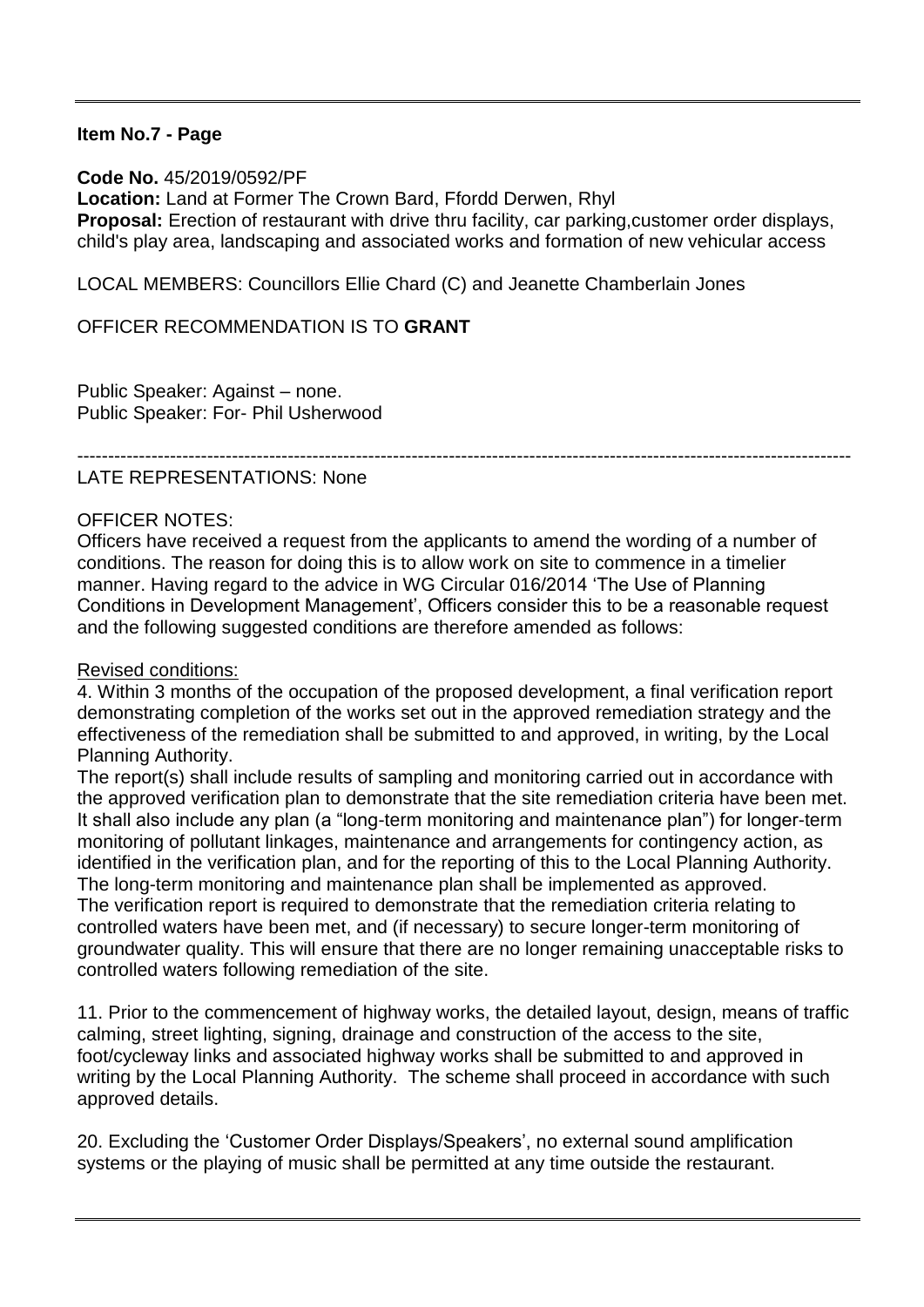#### **Item No.8 - Page**

**Code No.** 45/2020/0844/PF **Location:** Sandy Lodge, 83 Dyserth Road, Rhyl **Proposal:** Alteration and adaptation of existing nursing home to include extension of two additional bedrooms on the first floor, two fire escape stair enclosures and entrance canopy

LOCAL MEMBERS: Cllr Brian Blakeley, Cllr Brian Jones (c), Cllr Cheryl Williams

OFFICER RECOMMENDATION IS TO **GRANT**

Public Speaker: Against – None Public Speaker: For- John Horden

-----------------------------------------------------------------------------------------------------------------------------

#### LATE REPRESENTATIONS:

Tim Carty (address not supplied) – requests that the application be deferred to allow it to be considered alongside a second application which has been made at the site.

#### OFFICER NOTES:

Requests for deferral should come from Planning Committee Members, not members of the public. In officers opinion, there is not a valid planning reason to defer the consideration of this planning application. The application is made as a standalone planning application for small scale development at the site. As detailed in the main report, the use of the site is not a matter for consideration. Officers have assessed the principle of the proposal, and its potential impacts and are content that there is sufficient information in front of members to allow the application to be determined.

## **Item No.9 - Page**

**Code No.** 46/2020/0850/PF **Location:** The Chapel, 2 Gemig Street, St. Asaph **Proposal:** Conversion of existing building to form 7 no. self-contained flats and associated works

LOCAL MEMBERS: Cllr Andrew Thomas

OFFICER RECOMMENDATION IS TO **GRANT**

Public Speaker: Against – None Public Speaker: For- Gregory Swain-Hughes

-----------------------------------------------------------------------------------------------------------------------------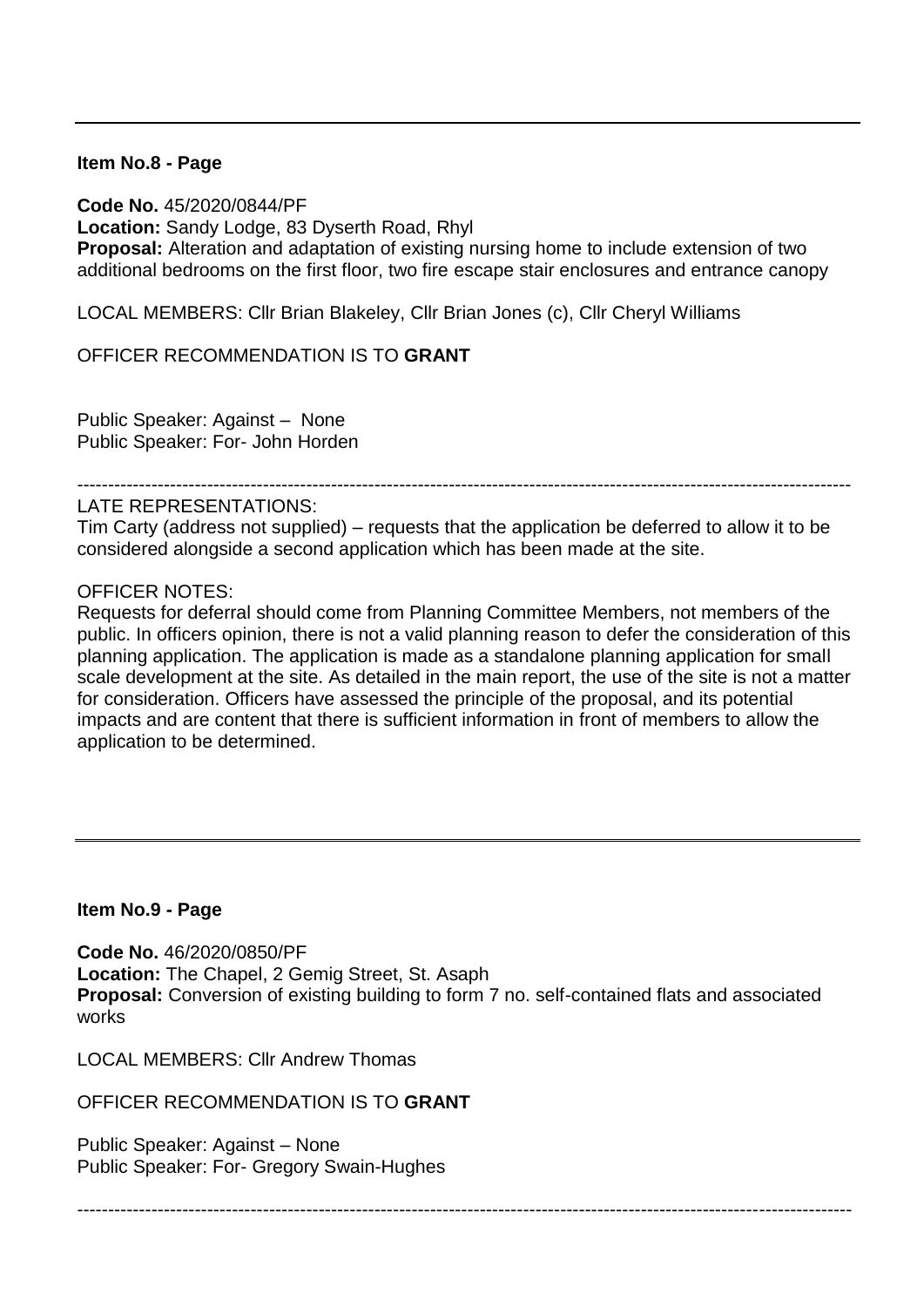## LATE REPRESENTATIONS

Following submission of amended plans, neighbours and interested parties were re-consulted on the proposal and since the Committee Report was drafted, the following responses have been received:

Public representations in objection received from: Sian Beck, 21 Llys Dyffryn, St Asaph Iolo Williams, Glanrafon House, Lower Street, St Asaph. Ruth Evans, 55 Roe Parc, St Asaph Rebecca Harland, 2 Llys Street, St Asaph Eliza Graham, 1 THe Chapel, Gemig Street, St Asaph Susan Foulkes, 10 Hillside Sarah Harrison, 3 May Terrace, Gemig Street, St Asaph Debbie Roberts, Pant Tr Afon, Lower Street, St Asaph

Summary of planning based representations in objection:

- Insufficient parking / narrow road already congested / adverse impact on highway safety.
- Loss of trees & scrub has detrimental impact on wildlife.

Public representations in support received from: Ruth Evans, 55 Roe Parc, St Asaph Joan Heywood, Melrose, Gemig Street, St Asaph Stephen Evans, 55 Roe Parc Chloe Dymond, Hillside, St Asaph

Summary of planning based representations in support:

- Would develop an eyesore derelict building.
- Will provide more homes.
- Sufficient parking has been provided within the site.

Public representations neither in support or objection received from: Rebecca Anderson, Summerhill, Luke Street, St Asaph

Summary of planning based representations neither in support or objection:

- Re-use of historic building.
- Parking is difficult on Gemig Street queries if number of units be reduced to lessen impact on existing residents.

OFFICER NOTES None.

## **Item No.10 - Page**

**Code No.** 47/2020/0593/PF **Location:** Former Rhyl Rugby Club, Waen Road, Rhuddlan, Rhyl **Proposal:** Development of land to form holiday park including the conversion of existing clubhouse to form reception building, erection of new clubhouse building, bunkhouse building,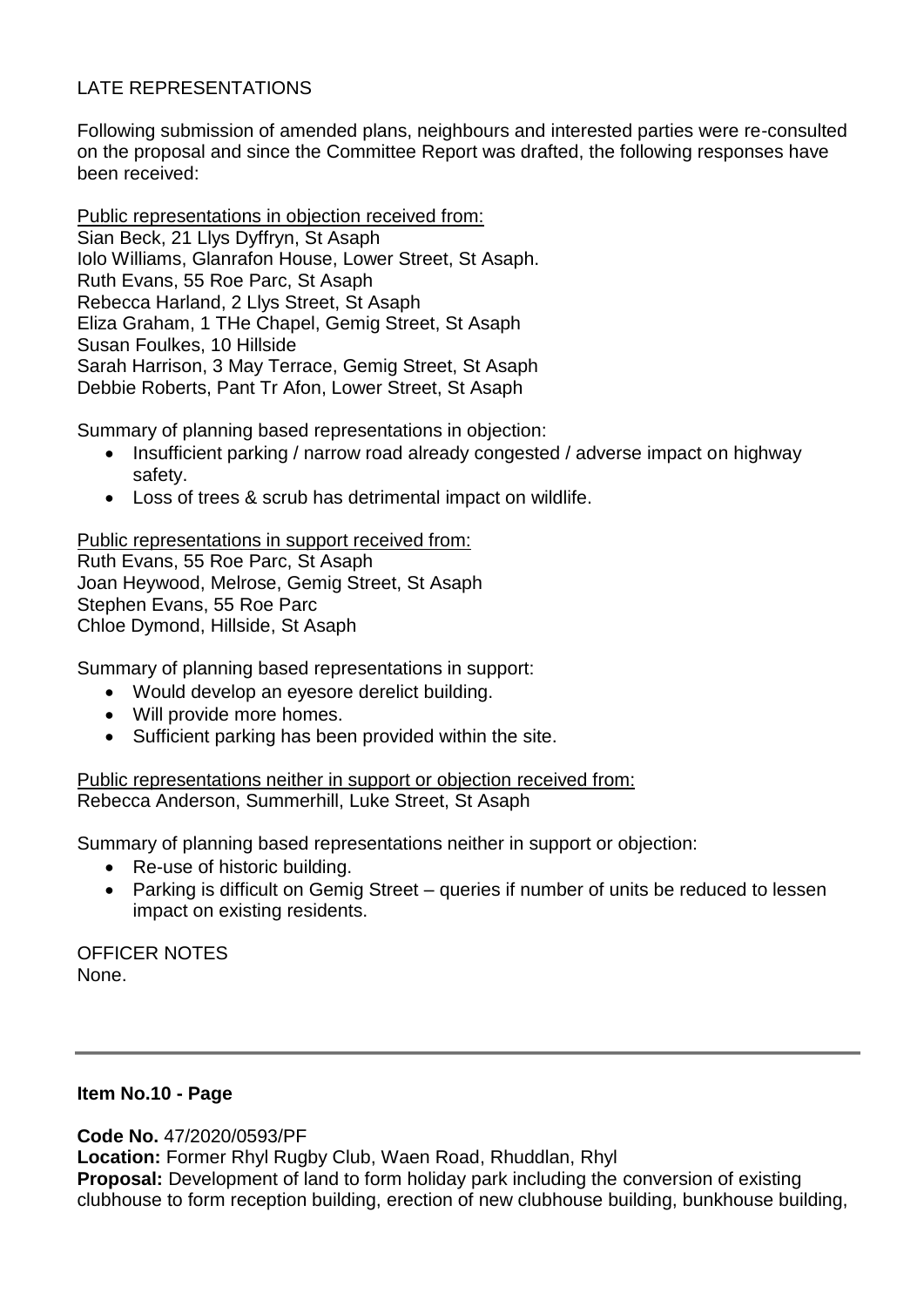7 holiday pod accommodation units, 23 two bedroom holiday lodges, 7 three bedroom lodges and 7 four bedroom lodges. Works to existing access, formation of internal pathways, 2 wildlife ponds, parking, landscaping and associated works.

LOCAL MEMBERS: Cllr Christine Marston (c)

OFFICER RECOMMENDATION IS TO **GRANT**

Public Speaker: Against – Sophie Edwards Public Speaker: For- Will Ward

## -----------------------------------------------------------------------------------------------------------------------------

## LATE REPRESENTATIONS:

Public representations in objection received from: Iwan Evans, Planning Consultant

Summary of planning based representations in objection:

- Proposal does to support local, rural communities, only wider economy. Scale is too big and inappropriate in this location, therefore does not comply with PSE5.
- Proposal under consideration goes way beyond existing use, and limited weight should be apportioned to existing D2 use - proposed development is unjustified in its countryside location, and would be run contrary to local and national planning policies.
- Site is rural not semi-urban.
- PPW requires development to enhance sustainability and diversity NRW have reluctantly accepted a private treatment plan, however private treatment plants are unreliable and waste water, including chlorinated water from swimming pool, could cause pollution and damage biodiversity.
- Applicant's company has only been established to submit this application / no track record of delivering any new development let alone one of this complexity. Lack of experience should be treated with caution. The Craig Park complex nearby in Meliden has remained empty for years and is increasingly becoming a blot on the landscape. If development is financially unsuccessful, there may be future applications for permanent residential development at the site.
- Proposal is a speculative development and does not comply with the LDP and should be refused.

## Highways Officer:

Officers sought clarification from Highway Officers on the approach taken to the assessment of accessibility and voluntary contributions to sustainable transport / active travel.

Highway Officers have advised Section 4 of the Transport Statement submitted with the application gives good guidance on what distances are considered practical to access public transport etc. Most guidance documents including Active Travel Act Design Guidance and DfT (Department for Transport) - TA91/05 Provision for Non-Motorised Users consider anything less than 2 miles is a comfortable walking distance. Section 4.1.12 of the Transport Statement lists a number of amenities within a 2 mile walking distance of the development site including access to public transport.

Highway Officers consider issues of increased traffic and the suitability of the road network for the scale of development has been covered well in the Transport Statement particularly when considering the previous use of the site.